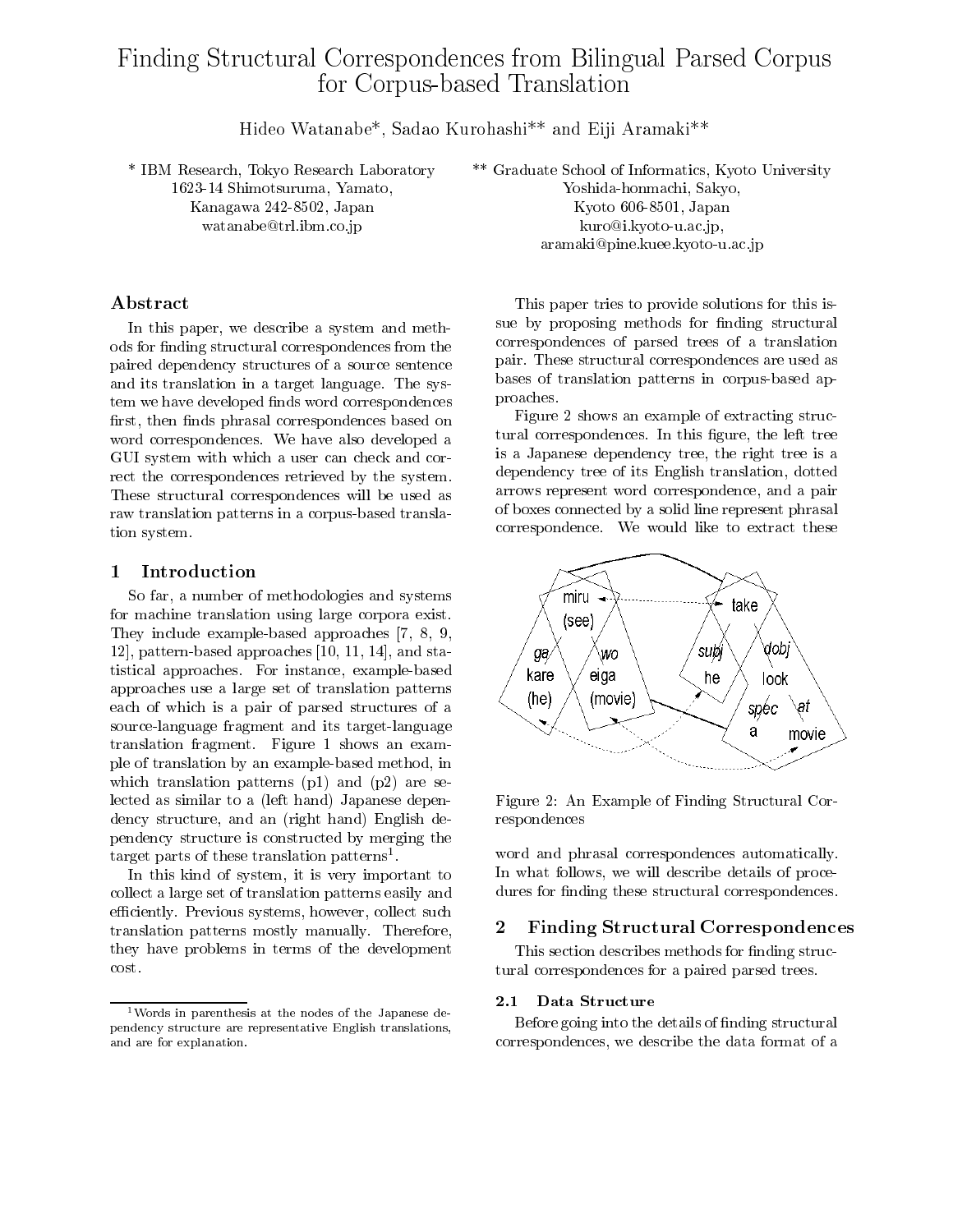

Figure 1: Translation Example by Example-based Translation

dependency structure. A dependency structure as used in this paper is a tree consisting of nodes and links (or arcs), where a node represents a content word, while a link represents a functional word or a relation between content words. For instance, as shown in Figure 2, a preposition "at" is represented as a link in English.

### 2.2 Finding Word Correspondences

The first task for finding structural correspondences is to find word correspondences between the nodes of a source parsed tree and the nodes of a target parsed tree.

Word correspondences are found by consulting a source-to-target translation dictionary. Most words can find a unique translation candidate in a target tree, but there are cases such that there are many translation candidates in a target parsed tree for a source word. Therefore, the main task of finding word correspondences is to determine the most plausible translation word among candidates. We call a pair of a source word and its translation candidate word in a target tree a word correspondence candidate denoted by  $WC(s, t)$ , where s is a source word and t is a target word. If  $WC(s, t)$  is a word correspondence candidate such that there is no other  $WC$  originating from s, then it is called WA word correspondence.

The basic idea to select the most plausible word correspondence candidate is to select a candidate which is near to another word correspondence whose source is also near to a source word in question. Suppose a source word s has multiple candidate

translation target words  $t_i$   $(i = 1, ..., n)$ , that is, there are multiple  $WCs$  originating from  $s$ . We denote these multiple word correspondence candidates by  $WC(s, t_i)$ . For each  $WC$  of s, this procedure finds the neighbor  $WA$  correspondence whose distance to  $WC$  is below a threshold. The distance between  $WC(s_1, t_1)$  and  $WA(s_2, t_2)$  is defined as the distance between  $s_1$  and  $s_2$  plus the distance between  $s_2$  and  $t_2$  where a distance between two nodes is defined as the number of nodes in the path whose ends are the two nodes. Among  $WCs$  of s for which neighbor  $WA$  is found, the one with the smallest distance is chosen as the word correspondence of  $s$ , and  $WCs$  which are not chosen are invalidated (or deleted). We call a word correspondence found by this procedure  $WX$ . We use 3 as the distance threshold of the above procedure currently. This procedure is applied to all source nodes which have multiple  $WCs$ . Figure 3 shows an example of  $WX$  word correspondence. In this example, since the Japanese word "ki" has two English translation word candidates "time" and "period," there are two  $WCs$  ( $WC_1$  and  $WC_2$ ). The direct parent node "yuuryo" of "ki" has a  $WA$  correspondence  $(W A_1)$  to "concern," and the direct child node "ikou" has also a  $WA$  correspondence  $(W A<sub>2</sub>)$  to "transition." In this case, since the distance between  $WC_2$  and  $WA_2$  is smaller than the distance between  $WC_1$  and  $WA_1$ ,  $WC_2$  is changed to a  $WX$ , and  $WC_1$  is adandoned.

In addition to  $WX$  correspondences, we consider a special case such that given a word correspondence  $W(s, t)$ , if s has only one child node which is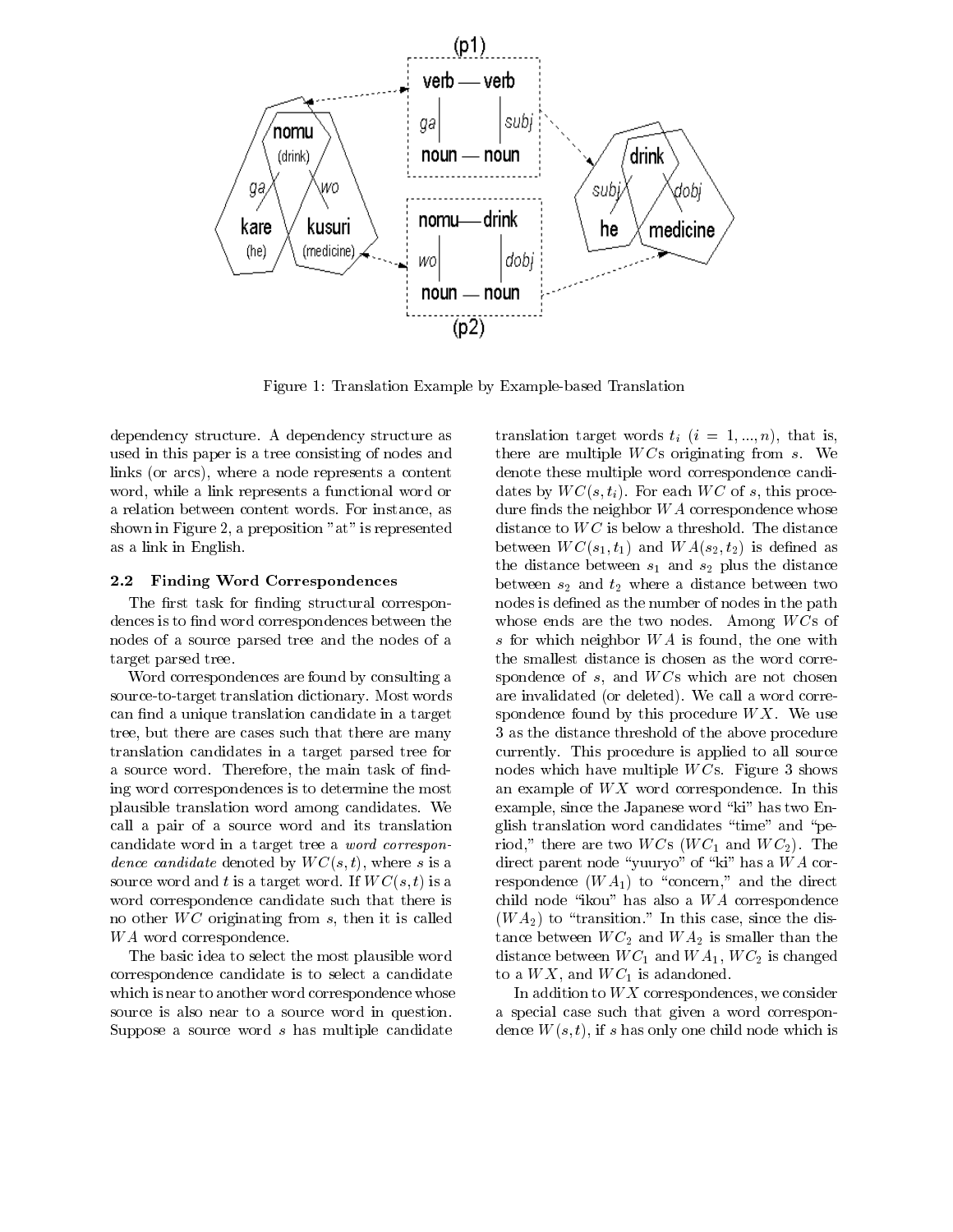

Figure 3:An Example of WX Word Correspondence

a leaf and t has also only one child node which is a leaf, then we construct a new word correspondence called  $WS$  from these two leaf nodes. This  $WS$ procedure is applied to all word correspondences. Note that this word correspondence is not to select one of candidates, rather it is a new finding of word correspondence by utilizing a special structure. For instance, in Figure 3, if there is a word correspondence between "ki" and "period" and there is no word correspondence between "ikou" and "transition," then  $WS(ikou, transition)$  will be found by this procedure.

These  $WX$  and  $WS$  procedures are continuously applied until no new word correspondences are found.

After applying the above  $WX$  and  $WS$  procedures, there are some target words  $t$  such that  $t$  is a destination of a  $WC(s, t)$  and there is no other  $WC$ whose destination is t. In this case, the  $WC(s, t)$ correspondence candidate is chosen as a valid word correspondence between  $s$  and  $t$ , and it is called a W Z word correspondence.

We call a source node or a target node of a word correspondence an anchor node in what follows.

The above procedures for finding word correspondences are summarized as follows:

Find  $WCs$  by consulting translation dictionary; Find W As;

 $\textbf{while} \,\, \text{(true)} \,\, \{$ 

find  $W S$ s;

if no new word corresp. In the breaking the bar words, then  $\}$ 

find  $WZs$ ;

## 2.3 Finding Phrasal Correspondences

The next step is to find phrasal correspondences based on word correspondences found by procedures described in the previous section. What we would like to retrieve here is a set of phrasal correspondences which covers all elements of a paired dependency trees.

In what follows, we call a portion of a tree which consists of nodes in a path from a node  $n_1$  to another node  $n_2$  which is a descendant of  $n_1$  a linear tree denoted by  $LT(n_1, n_2)$ , and we denote a minimal subtree including specified nodes  $n_1, ..., n_x$ by  $T(n_1, ..., n_x)$ . For instance, in the English tree structure (the right tree) in Figure 4,  $LT (technology,$  $\mathit{science}$ ) is a rectangular area covering "technology," and "science," and  $T (factor, country)$  is a polygonal area covering "factor," "affect," "policy," and "country."

The first step is to find a pair of word correspondences  $W_1(s_1, t_1)$  and  $W_2(s_2, t_2)$  such that  $s_1$  and  $s_2$  constructs a linear tree  $LT(s_1, s_2)$  and there is no anchor node in the path from  $s_1$  to  $s_2$  other than  $s_1$ and  $s_2$ , where  $W_1$  and  $W_2$  denote any type of word correspondences<sup>2</sup> and we assume there is a word correspondence between roots of source and target trees by default. We construct a phrasal correspondence from source nodes in  $LT(s_1, s_2)$  and target nodes in  $T(t_1, t_2)$ , denoted by  $P(LT(s_1, s_2), T(t_1, t_2))$ . For instance, in Figure 4,  $P_{11}$ ,  $P_{12}$ ,  $P_2$ ,  $P_3$  and  $P_4$  are source portions of phrasal correspondences found in this step.

The next step checks, for each  $P$ , if all anchor nodes of word correspondences whose source or target node is included in  $P$  are also included in  $P$ . If a phrasal correspondence satisfies this condition, then it is called *closed*, otherwise it is called *open*. Further, nodes which are not included in the P in question are called *open nodes*. If a  $P$  is open, then it is merged with other phrasal correspondences having open nodes of  $P$  so that the merged phrasal correspondence becomes closed.

Next, each  $P_x$  is checked if there is another  $P_y$ which shares any nodes other than anchor nodes with  $P_x$ . If this is the case, these  $P_x$  and  $P_y$  are merged into one phrasal correspondence. In Figure 4, phrasal correspondences  $P_{11}$  and  $P_{12}$  are merged into  $P_1$ , since their source portions LT (haikei, koku) and LT (haikei; seisaku) share "doukou" which is not an anchor node.

Finally, any path whose nodes other than the root are not included in any  $Ps$  but the root node is included in a  $P$  is searched for. This procedure

find  $WXs$ ;

 $^{2}$ Since  $WC$  is not a word correspondence (it is a candidate of word correspondence), it is not considered here.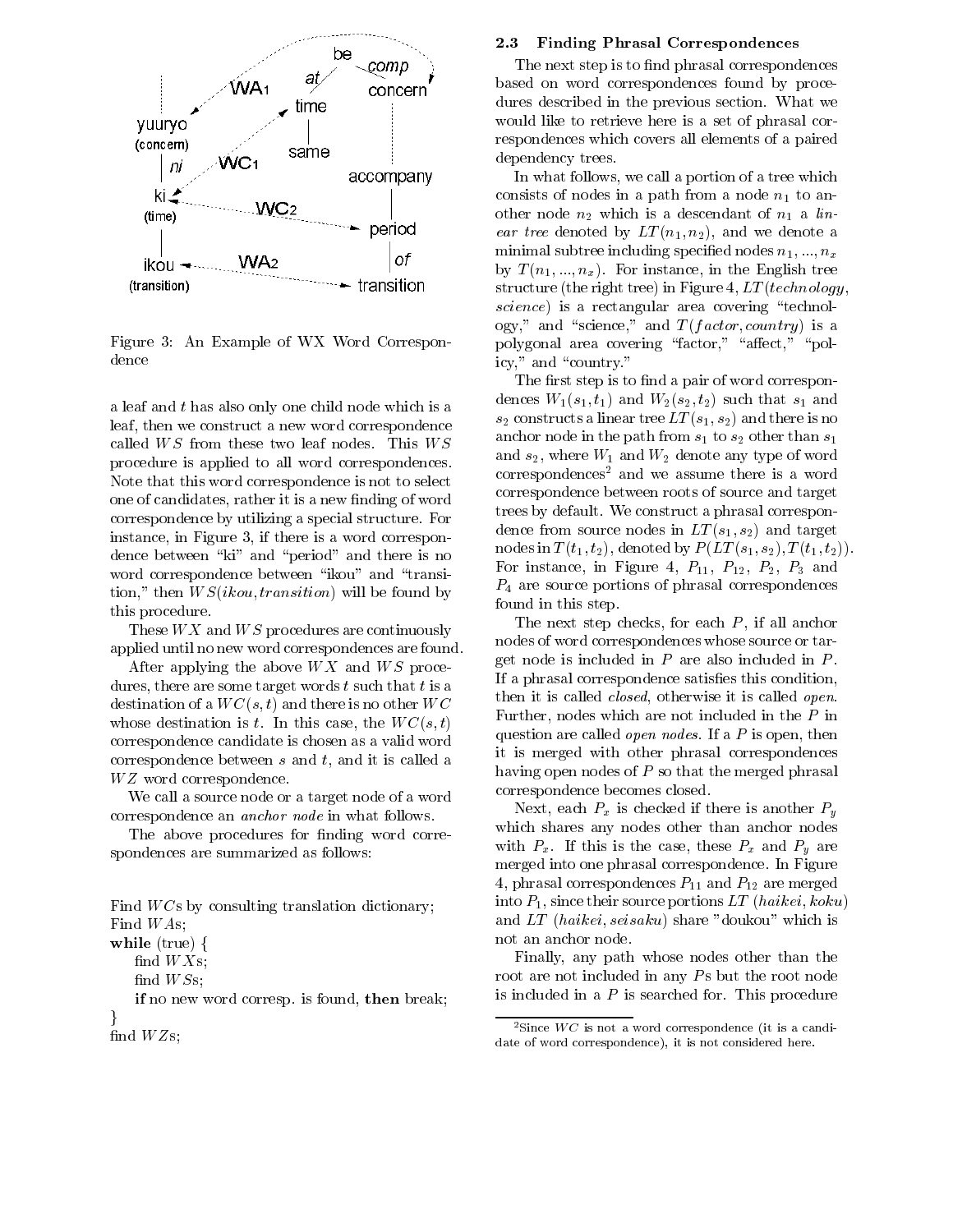is applied to both source and target trees. A path found by this procedure is called an open path, and its root node is called a pivot. If such an open path is found, it is processed as follows: For each pivot node, (a) if the pivot is not an anchor node, then open paths originating from the pivot is merged into a  $P$  having the pivot, (b) if the pivot is an anchor node, then a new phrasal correspondence is created from open paths originating from the anchor nodes of the word correspondence.

In Figure 4, we get finally four phrasal correspondences  $P_1$ ,  $P_2$ ,  $P_3$ , and  $P_4$ .



Figure 4: An Example of Finding Phrasal Correspondences

The above procedures for finding phrasal correspondences are summarized as follows:

Find initial  $Ps$ ;

Merge an open  $P_i$  with other Ps having open nodes of  $P_i$ ; Create new  $Ps$  by merging  $Ps$ 

which have more than 2 common nodes; Find open path, and

if the pivot is an anished, the pipe

merge the path to  $P$  having the anchor,

otherwise create new P by Merging all open paths having the pivot;

## **Experiments**

### 3.1Corpus and Dictionary

We used documents from White Papers on Science and Technology (1994 to 1996) published by the Science and Technology Agency (STA) of the Japanese government. STA published these White Papers in both Japanese and English. The Com munications Research Laboratory of the Ministry of Posts and Telecommunication of the Japanese government supplied us with the bilingual corpus which is already roughly aligned. We made a bilingual corpus consisting of parsed dependency structures by using the KNP[2] Japanese parser (developed by Kyoto University) for Japanese sentences and the ESG[5] English parser (developed by IBM Watson Research Center) for English sentences.

We made about 500 sentence pairs, each of which has a one-to-one sentence correspondence, from the raw data of the White Papers, and selected randomly about 130 sentence pairs for experiments. However, since a parser does not always produce correct parse trees, we excluded some sentence pairs which have severe parse errors, and finally got  $115$ sentence pairs as a test set.

As a translation word dictionary between Japanese and English, we first used  $J$ -to-E translation dictionary which has more than 100,000 entries, but we found that there are some word correspondences not covered in this dictionary. Therefore, we merged entries from E-to-J translation dictionary in order to get much broad coverage. The total number of entries are now more than 150,000.

### 3.2Experimental Results

Table 1 shows the result of experiment for finding word correspondences. A row with ALL in the type column shows the total accuracy of word correspondences and other rows show the accuracy of each type. It is clear that  $WA$  correspondences have a very high accuracy. Other word correspondences also have a relatively high accuracy.

Table 2 shows the result of experiments for finding phrasal correspondences. The row with ALL in the type column shows the total accuracy of phrasal correspondences found by the proposed procedure. This accuracy level is not promising and it is not useful for later processes since it needs human checking and correction. Therefore, we subcategorize each phrasal correspondences, and check the accuracy for each subcategory.

We consider the following subcategories for phrasal correspondences:

 $\bullet\,$  MIN  $\ldots\,$  The minimal phrasal correspondence, that is,  $P(LT(s_1, s_2), LT(t_1, t_2))$  such that there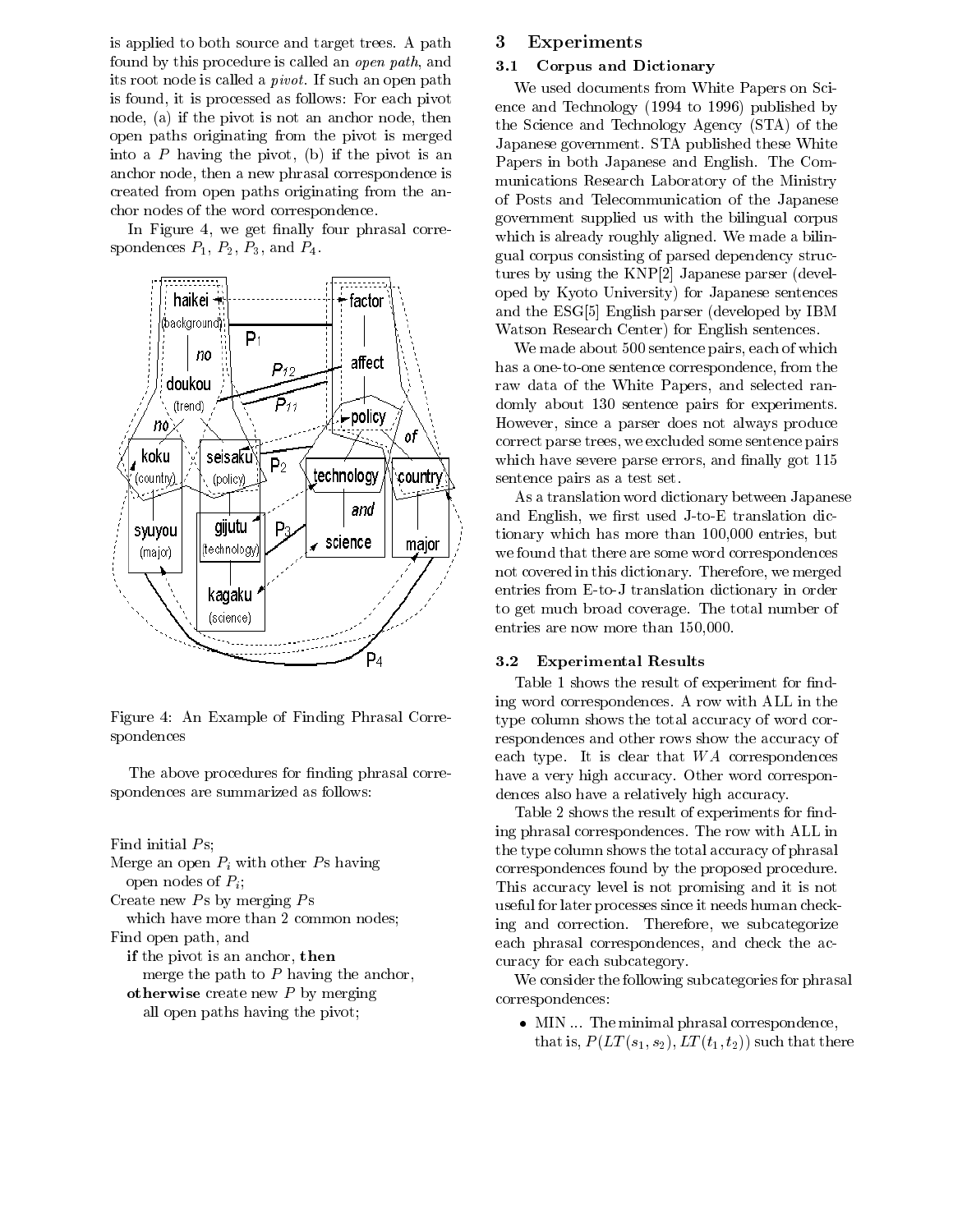| type | num.<br>Ωf<br>found<br>corresp. | num. of<br>correct<br>corresp. | <b>SUCCESS</b><br>ratio<br>(0/0) |
|------|---------------------------------|--------------------------------|----------------------------------|
| ALL  | 771                             | 745                            | 96.63                            |
| WΑ   | 612                             | 600                            | 98.03                            |
| WХ   | 131                             | 118                            | 90.07                            |
| WS   | 13                              | 12                             | 92.3                             |
| WZ   | 15                              | 15                             | 100                              |

Table 1: Experimental Result of Word Correspondences

are word correspondences  $W(s_1, t_1)$  and W  $(s_2, t_2)$ ,  $s_2$  is a direct child of  $s_1$  and  $t_2$  is a direct child of  $t_1$ .

- LIX ...  $P(L1 (s_1, s_2), L1 (t_1, t_2))$  such that all nodes other than  $s_2$  and  $t_2$  have only one child node.
- LIY ...  $P(LT(s_1, s_2), LT(t_1, t_2))$  such that all nodes other than  $s_1, s_2, t_1$  and  $t_2$  have only one child node.

LTX is a special case of LTY, since  $s_1$  and  $t_1$  of LTX must have only one child node, on the other hand, ones of LTY may have more than two child nodes. A subcategory test for a phrasal correspondence is done in the above order. Examples of these subcategories are shown in Fig 5.

The result of these subcategories are also shown in Table 2. Subcategories MIN and LTX have very high accuracy and this result is very promising, since we can avoid manual checking for these phrasal correspondences, or we would check only these types of phrasal correspondences manually and discard other types.

As stated earlier, since we removed only sentences with severe parsing errors from the test set, please note that the above numbers of experimental results are calculated for a bilingual parsed corpus including parsing errors.

### $\overline{4}$ **Discussion**

There have been some studies on structural alignment of bilingual texts such as [1, 4, 13, 3, 6]. Our work is similar to these previous studies at the conceptual level, but different in some aspects.  $[1]$ reported a method for extracting translation templates by CKY parsing of bilingual sentences. This work is to get phrase-structure level phrasal correspondences, but our work is to get dependencystructure level phrasal correspondences. [4] proposed a method for extracting structural matching

(pairs of dependency trees) by calculating matching similarities of two dependency structures. Their work focuses on the parsing ambiguity resolution by calculating structural matching. Further, [3, 6] proposed structural alignment of dependency structures. Their work assumed that least common ancestors of each fragment of a structural correspondence are preserved, but our work does not have such structural restriction.  $[13]$  is different to others in that it tries to find phrasal correspondences by comparing a MT result and its manual correction.

In addition to these differences, the main difference is to find classes (or categories) of phrasal correspondences which have high accuracy. In general, since bilingual structural alignment is very complicated and difficult task, it is very hard to get more than 90% accuracy in total. If we get only such an accuracy rate, the result is not useful, since we need manual checks for the all correspondences retrieved. But, if we can get some classes of phrasal correspondence with, for instance, more than 90% accuracy rate, then we can reduce manual checking for phrasal correspondences in such classes, and this reduces the development cost of translation patterns used in later corpus-based translation process. As shown in the previous section, we could find that all classes of word correspondences and two subclasses of phrasal correspondences are more than 90% accurate.

When actually using this automatically retrieved structural correspondence data, we must consider how to manually correct the incomplete parts and how to reuse manual correction data if the parser results are changed.

As for the former issue, we need an easy-to-use tool to modify correspondences to reduce the cost of manual operation. We have developed a GUI tool as shown in Figure 6. In this figure, the bottom half presents a pair of source and target dependency structures with word correspondences (solid lines) and phrasal correspondences (sequences of shaded circles). You can easily correct correspondences by looking at this graphical presentation.

As for the latter issue, we must develop methods for reusing the manual correction data as much as possible even if the parser outputs are changed. We have developed a tool for attaching phrasal correspondences by using existing phrasal correspondence data. This is implemented as follows: Each phrasal correspondence is assigned a signature which is a pair of source and target sentences, each of which has bracketed segments which are included in the phrasal correspondence. For instance,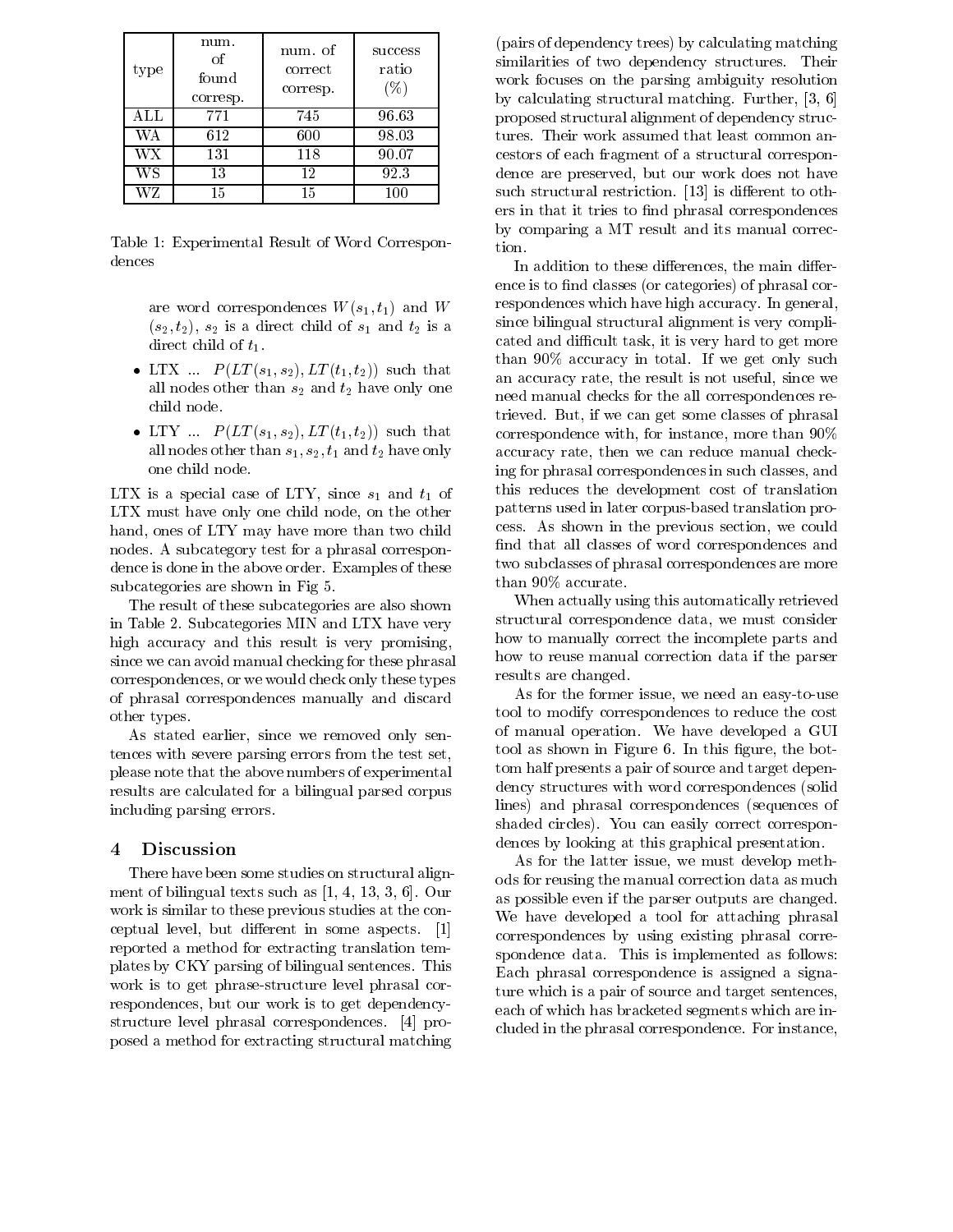

Figure 5: Examples of Categories of Phrasal Correspondences

| type                    | num. of<br>found<br>corresp. | В:<br>num. of<br>correct<br>corresp. | success<br>ratio<br>$B/A$ (%) | num, of nodes<br>covered by A | Е.<br>num. of nodes<br>covered by B | success<br>ratio<br>$E/D$ (%) |
|-------------------------|------------------------------|--------------------------------------|-------------------------------|-------------------------------|-------------------------------------|-------------------------------|
| $\mathop{\mathrm{ALL}}$ | 678                          | 431                                  | 63.56                         | 7248                          | 4278                                | 59.02                         |
| <b>MIN</b>              | 223                          | 215                                  | 96.41                         | 1234                          | 1194                                | 96.76                         |
| <b>LTX</b>              | 17                           |                                      | 100                           | 153                           | 153                                 | 100                           |
| <b>LTY</b>              | 27                           | 20                                   | 74.07                         | 253                           | 191                                 | 75.49                         |

Table 2: Experimental Result of Phrasal Correspondences

the following signature is made for a phrasal correspondence (c) in Figure 5:

```
\langle sig \rangle
```
... [korera no kanten karano] kagaku [gijutu] ... ... science and [technology from this purpose] ...  $\langle$ /sig $\rangle$ 

In the above example, segments between '[' and ']' represent a phrasal correspondence.

If new parsed dependency structures for a sentence pair is given, for each phrasal correspondence signature of the sentence pair, nodes in the structures which are inside brackets of the signature are marked, and if there is a minimal subtree consisting of only marked nodes, then a phrasal correspondence is reconstructed from the phrasal correspondence signature. By using this tool, we can efficiently reuse the manual efforts as much as possible even if parsers are updated.

In this paper, we have proposed methods for finding structural correspondences (word correspondences and phrasal correspondences) of bilingual parsed corpus. Further, we showed that the precision of word correspondences and some categories of phrasal correspondences found by our methods are highly accurate, and these correspondences can reduce the cost of translation pattern accumulation.

In addition to these results, we showed a GUI tool for manual correction and a tool for reusing previous correspondence data.

As future directions, we will find more subclasses with high accuracy to reduce the cost for translation pattern preparation.

We believe that these methods and tools can accelerate the collection of a large set of translation patterns and the development of a corpus-based translation system.